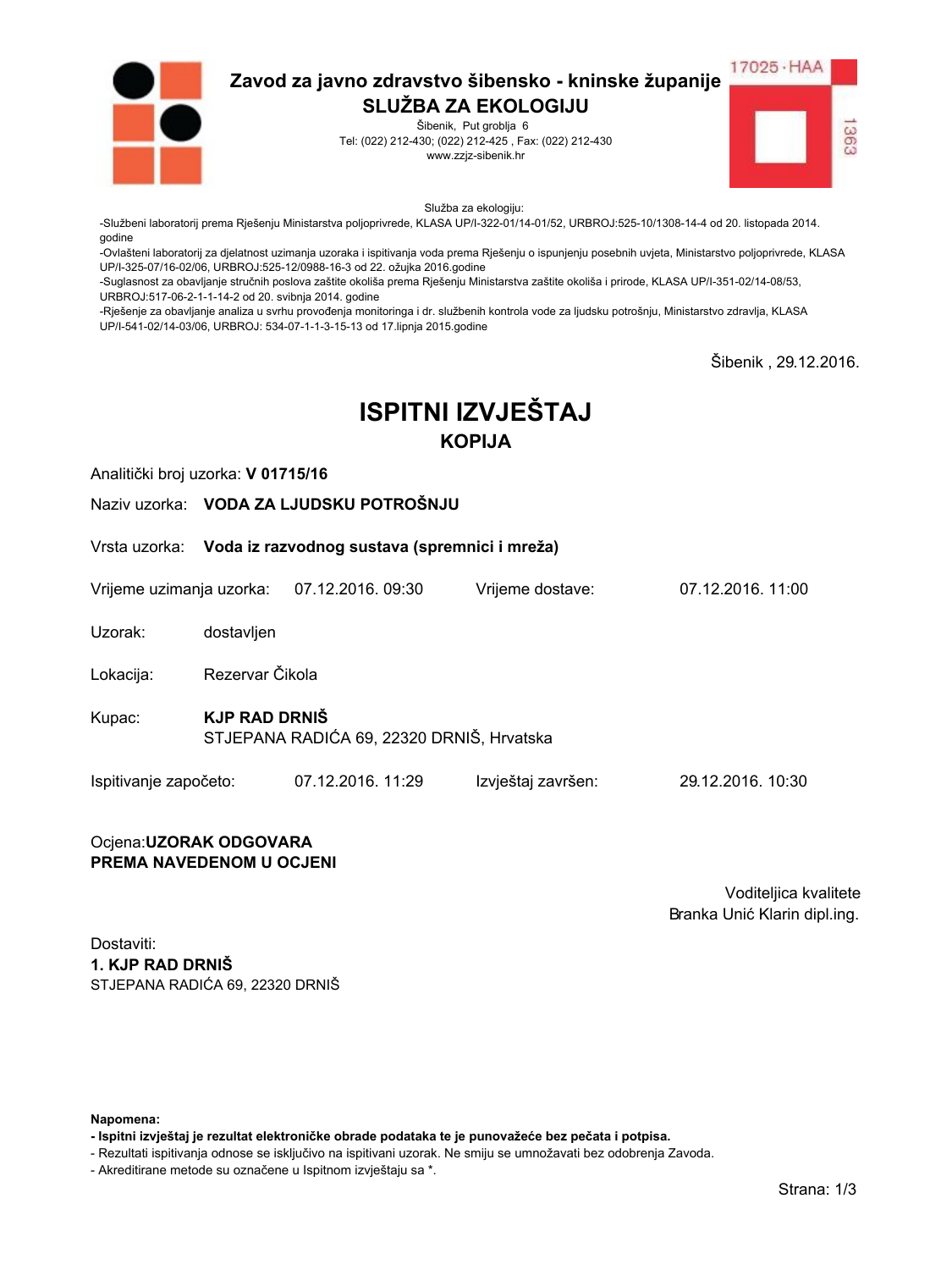#### REZULTATI ISPITIVANJA:

| Naziv ispitivanja                                              | Metoda                                  | <b>MJ</b>                             | Granice      | <b>Rezultat</b> | Ispravno  |  |
|----------------------------------------------------------------|-----------------------------------------|---------------------------------------|--------------|-----------------|-----------|--|
| <b>LABORATORIJ ZA ISPITIVANJE VODA I MORA</b>                  |                                         |                                       |              |                 |           |  |
| Temperatura                                                    | SM 2550 B (22.Izd.2012.)                | $^{\circ}$ C                          | < 25         | 19,9            | DA        |  |
| Boja                                                           | HRN EN ISO 7887:2012                    | mg/L Pt/Co skale                      | < 20         | <1              | <b>DA</b> |  |
| Mutnoća                                                        | HRN EN ISO 7027-1:<br>2016*             | NTU jedinica                          | < 4          | 0,34            | <b>DA</b> |  |
| <b>Miris</b>                                                   | HRN EN 1622:2008                        | $\overline{a}$                        |              | <b>Bez</b>      | <b>DA</b> |  |
| Okus                                                           | HRN EN 1622:2008                        |                                       |              | <b>Bez</b>      | DA        |  |
| pH                                                             | <b>HRN EN ISO 10523:</b><br>2012*       | pH-jedinica                           | $6.5 - 9.5$  | 7,4             | DA        |  |
| Temperatura uzorka pri kojoj je izmjerena pH vrijednost:19,9°C |                                         |                                       |              |                 |           |  |
| Električna vodljivost                                          | HRN EN 27888:2008*                      | $\mu$ Scm $^{-1}$ pri 20 $^{\circ}$ C | < 2.500      | 365             | DA        |  |
| Slobodni rezidualni klor                                       | HRN EN ISO 7393-2:<br>2001              | mg/L Cl <sub>2</sub>                  | ${}^{5}$ 0.5 | 0,23            | <b>DA</b> |  |
| Utrošak KMnO <sub>4</sub>                                      | HRN EN ISO 8467:2001*                   | mg/L $O_2$                            | < 5          | 0,59            | <b>DA</b> |  |
| Amonij                                                         | HRN EN ISO 14911:2001                   | mg/L $(NH_A^+)$                       | ${}^{5}$ 0.5 | < 0,04          | <b>DA</b> |  |
| Nitriti                                                        | HRN EN ISO 10304-1:<br>2009/Ispr.1:2012 | mg/L $(NO2)$                          | < 0.1        | < 0,04          | DA        |  |
| Nitrati                                                        | HRN EN ISO 10304-1:<br>2009/Ispr.1:2012 | mg/L $(NO_{3})$                       | < 50         | 1,66            | DA        |  |
| Kloridi                                                        | HRN EN ISO 10304-1:<br>2009/Ispr.1:2012 | mg/L CI                               | < 250        | 4               | DA        |  |
| LABORATORIJ ZA MIKROBIOLOGIJU U SLUŽBI ZA EKOLOGIJU            |                                         |                                       |              |                 |           |  |
| Ukupni koliformi                                               | Colilert, SM 9223 B (22.<br>Izd.2012.)  | MPN/100 ml                            | 0            | 0               | DA        |  |
| Escherichia coli                                               | Colilert, SM 9223 B (22.<br>Izd.2012.)  | MPN/100 ml                            | 0            | 0               | <b>DA</b> |  |
| Broj kolonija na 37 °C                                         | HRN EN ISO 6222/2000*                   | cfu/mL                                | < 20         | 0               | DA        |  |
| Enterokoki                                                     | <b>HRN EN ISO 7899-2/</b><br>2000*      | cfu/100mL                             | 0            | 0               | DA        |  |
| Broj kolonija na 22 <sup>o</sup> C                             | HRN EN ISO 6222/2000*                   | cfu/mL                                | < 100        | 0               | DA        |  |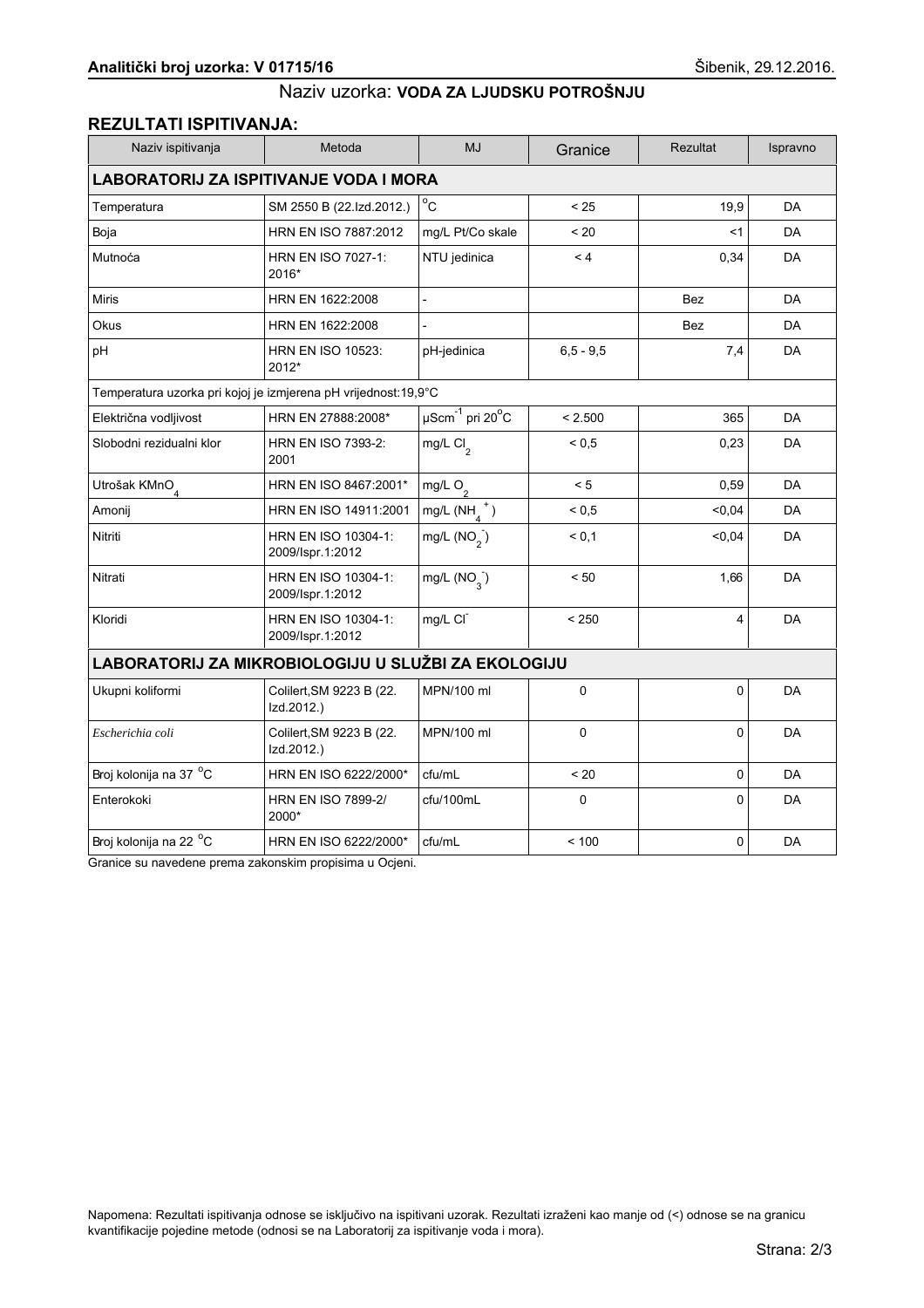# LABORATORIJ ZA ISPITIVANJE VODA I MORA **OCJENA:**

Analizirani uzorak na fizikalno-kemijske i kemijske pokazatelje SUKLADAN je uvjetima koji su propisani " Pravilnikom o parametrima sukladnosti i metodama analize vode za ljudsku potrošnju" (NN 125/13, NN 141/ 13, NN 128/15).

> Voditeljica kvalitete Branka Unić Klarin dipl.ing.

# LABORATORIJ ZA MIKROBIOLOGIJU U SLUŽBI ZA EKOLOGIJU **OCJENA:**

Analizirani uzorak na mikrobiološke parametre SUKLADAN je uvjetima koji su propisani "Pravilnikom o parametrima sukladnosti i metodama analize vode za ljudsku potrošnju" (NN 125/13, NN 141/13, NN 128/15)

> Voditeljica Laboratorija za mikrobiologiju u Službi za Ekologiju Branka Unić Klarin dipl.ing.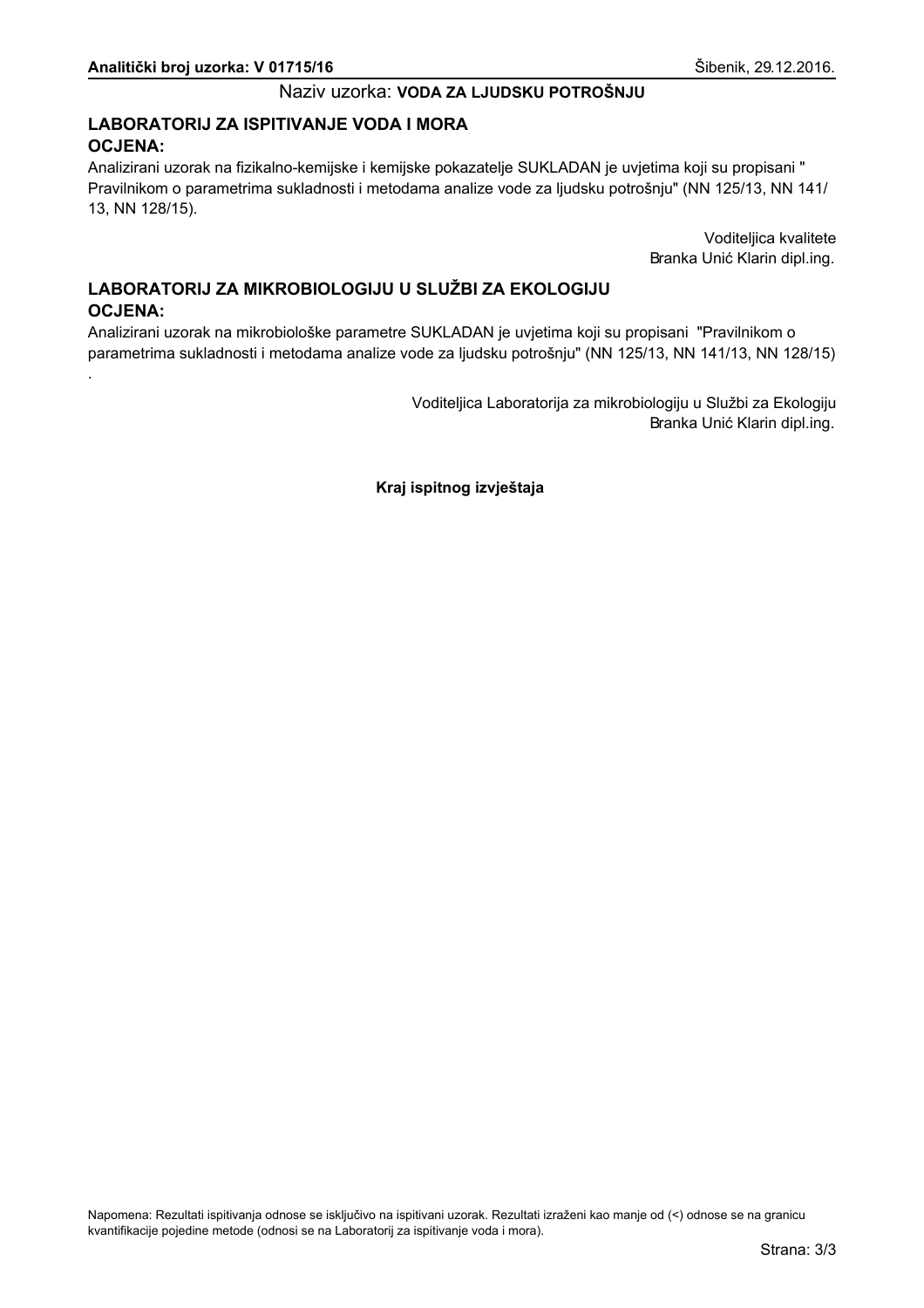

Šibenik, Put groblja 6 Tel: (022) 212-430; (022) 212-425, Fax: (022) 212-430 www.zzjz-sibenik.hr



Služba za ekologiju:

-Službeni laboratorij prema Rješenju Ministarstva poljoprivrede, KLASA UP/I-322-01/14-01/52, URBROJ:525-10/1308-14-4 od 20. listopada 2014. godine

-Ovlašteni laboratorij za djelatnost uzimanja uzoraka i ispitivanja voda prema Rješenju o ispunjenju posebnih uvjeta, Ministarstvo poljoprivrede, KLASA UP/I-325-07/16-02/06. URBROJ:525-12/0988-16-3 od 22. ožujka 2016.godine

-Suglasnost za obavljanje stručnih poslova zaštite okoliša prema Rješenju Ministarstva zaštite okoliša i prirode, KLASA UP/I-351-02/14-08/53, URBROJ:517-06-2-1-1-14-2 od 20. svibnja 2014. godine

-Rješenje za obavljanje analiza u svrhu provođenja monitoringa i dr. službenih kontrola vode za ljudsku potrošnju, Ministarstvo zdravlja, KLASA UP/I-541-02/14-03/06, URBROJ: 534-07-1-1-3-15-13 od 17.lipnja 2015.godine

Šibenik . 29.12.2016.

# **ISPITNI IZVJEŠTAJ KOPIJA**

Analitički broj uzorka: V 01714/16

Naziv uzorka: VODA ZA LJUDSKU POTROŠNJU

Vrsta uzorka: Voda iz razvodnog sustava (spremnici i mreža)

Vrijeme uzimanja uzorka: 07.12.2016, 08:40 Vriieme dostave:

Uzorak: dostavljen

Mreža Gradac Lokacija:

**KJP RAD DRNIŠ** Kupac: STJEPANA RADIĆA 69, 22320 DRNIŠ, Hrvatska

Ispitivanje započeto: 07.12.2016. 11:28 Izvještaj završen: 29.12.2016. 10:30

#### Ocjena: UZORAK ODGOVARA PREMA NAVEDENOM U OCJENI

Voditeljica kvalitete Branka Unić Klarin dipl.ing.

07 12 2016 11:00

Dostaviti: 1. KJP RAD DRNIŠ STJEPANA RADIĆA 69. 22320 DRNIŠ

Napomena:

- Ispitni izvještaj je rezultat elektroničke obrade podataka te je punovažeće bez pečata i potpisa.

- Rezultati ispitivanja odnose se isključivo na ispitivani uzorak. Ne smiju se umnožavati bez odobrenja Zavoda.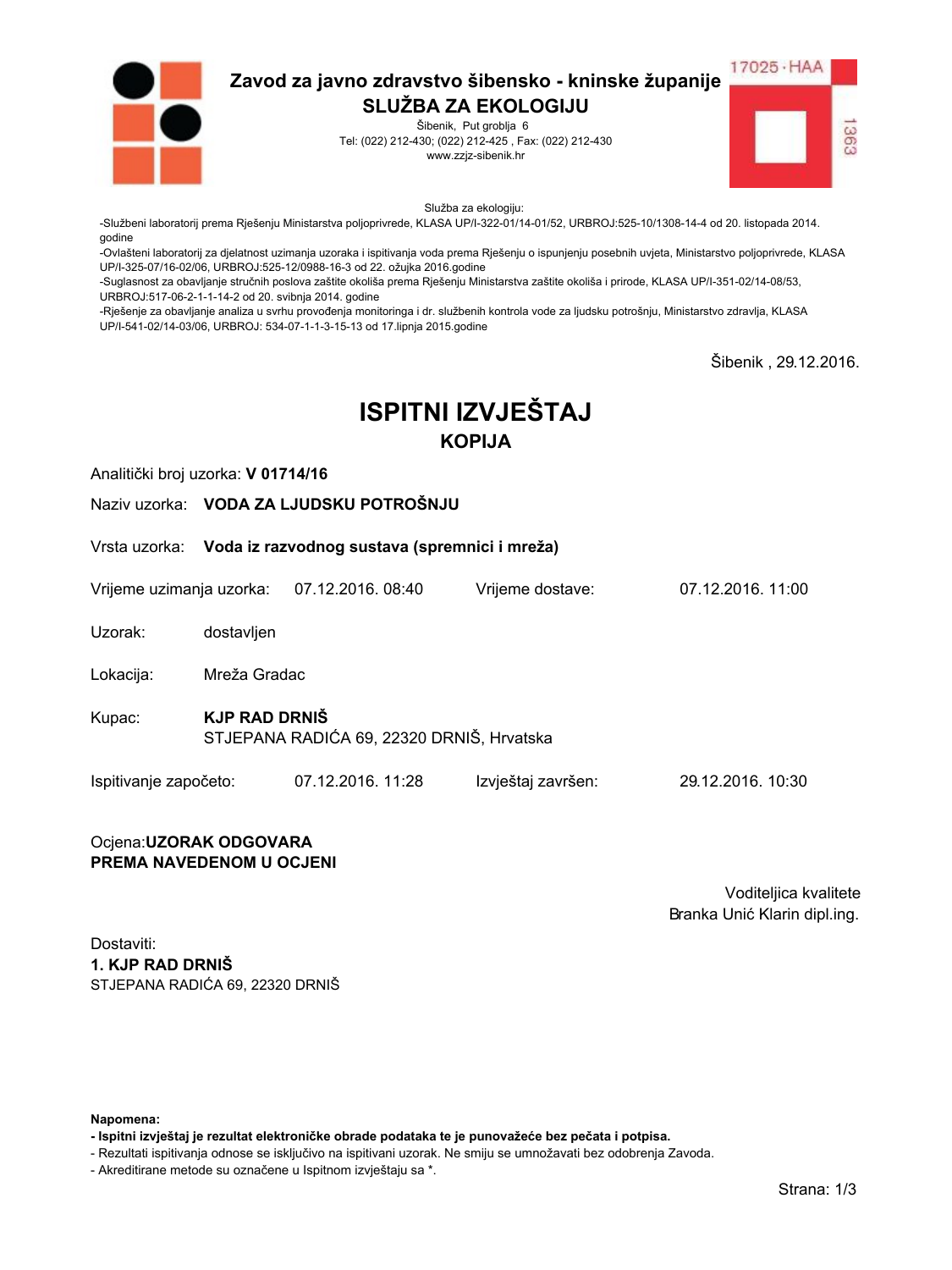# **REZULTATI ISPITIVANJA:**

| Naziv ispitivanja                                              | Metoda                                  | <b>MJ</b>                                | Granice       | <b>Rezultat</b> | Ispravno  |  |
|----------------------------------------------------------------|-----------------------------------------|------------------------------------------|---------------|-----------------|-----------|--|
| <b>LABORATORIJ ZA ISPITIVANJE VODA I MORA</b>                  |                                         |                                          |               |                 |           |  |
| Temperatura                                                    | SM 2550 B (22.Izd.2012.)                | $^{\circ}$ C                             | < 25          | 19,9            | DA        |  |
| Boja                                                           | HRN EN ISO 7887:2012                    | mg/L Pt/Co skale                         | < 20          | <1              | <b>DA</b> |  |
| Mutnoća                                                        | HRN EN ISO 7027-1:<br>2016*             | NTU jedinica                             | < 4           | 0,32            | <b>DA</b> |  |
| <b>Miris</b>                                                   | HRN EN 1622:2008                        | $\blacksquare$                           |               | <b>Bez</b>      | <b>DA</b> |  |
| Okus                                                           | HRN EN 1622:2008                        |                                          |               | Bez             | DA        |  |
| pH                                                             | <b>HRN EN ISO 10523:</b><br>2012*       | pH-jedinica                              | $6, 5 - 9, 5$ | 7,4             | <b>DA</b> |  |
| Temperatura uzorka pri kojoj je izmjerena pH vrijednost:19,9°C |                                         |                                          |               |                 |           |  |
| Električna vodljivost                                          | HRN EN 27888:2008*                      | $\overline{\mu\text{Scm}}^{-1}$ pri 20°C | < 2.500       | 364             | <b>DA</b> |  |
| Slobodni rezidualni klor                                       | <b>HRN EN ISO 7393-2:</b><br>2001       | mg/L Cl <sub>2</sub>                     | ${}_{0.5}$    | 0,2             | DA        |  |
| Utrošak KMnO <sub>4</sub>                                      | HRN EN ISO 8467:2001*                   | mg/L $O_2$                               | < 5           | 0,32            | DA        |  |
| Amonij                                                         | HRN EN ISO 14911:2001                   | mg/L $(NH_A^+)$                          | ${}_{0.5}$    | 0.04            | <b>DA</b> |  |
| Nitriti                                                        | HRN EN ISO 10304-1:<br>2009/Ispr.1:2012 | mg/L $(NO2)$                             | < 0.1         | 0,04            | DA        |  |
| Nitrati                                                        | HRN EN ISO 10304-1:<br>2009/Ispr.1:2012 | mg/L $(NO_{3})$                          | < 50          | 1,5             | DA        |  |
| Kloridi                                                        | HRN EN ISO 10304-1:<br>2009/Ispr.1:2012 | mg/L CI                                  | < 250         | 3,8             | DA        |  |
| LABORATORIJ ZA MIKROBIOLOGIJU U SLUŽBI ZA EKOLOGIJU            |                                         |                                          |               |                 |           |  |
| Ukupni koliformi                                               | Colilert, SM 9223 B (22.<br>Izd.2012.)  | MPN/100 ml                               | 0             | 0               | <b>DA</b> |  |
| Escherichia coli                                               | Colilert, SM 9223 B (22.<br>Izd.2012.)  | MPN/100 ml                               | 0             | 0               | DA        |  |
| Broj kolonija na 37 °C                                         | HRN EN ISO 6222/2000*                   | cfu/mL                                   | < 20          | $\mathbf 0$     | <b>DA</b> |  |
| Enterokoki                                                     | <b>HRN EN ISO 7899-2/</b><br>2000*      | cfu/100mL                                | $\mathbf 0$   | $\Omega$        | DA        |  |
| Broj kolonija na 22 °C                                         | HRN EN ISO 6222/2000*                   | cfu/mL                                   | < 100         | 0               | DA        |  |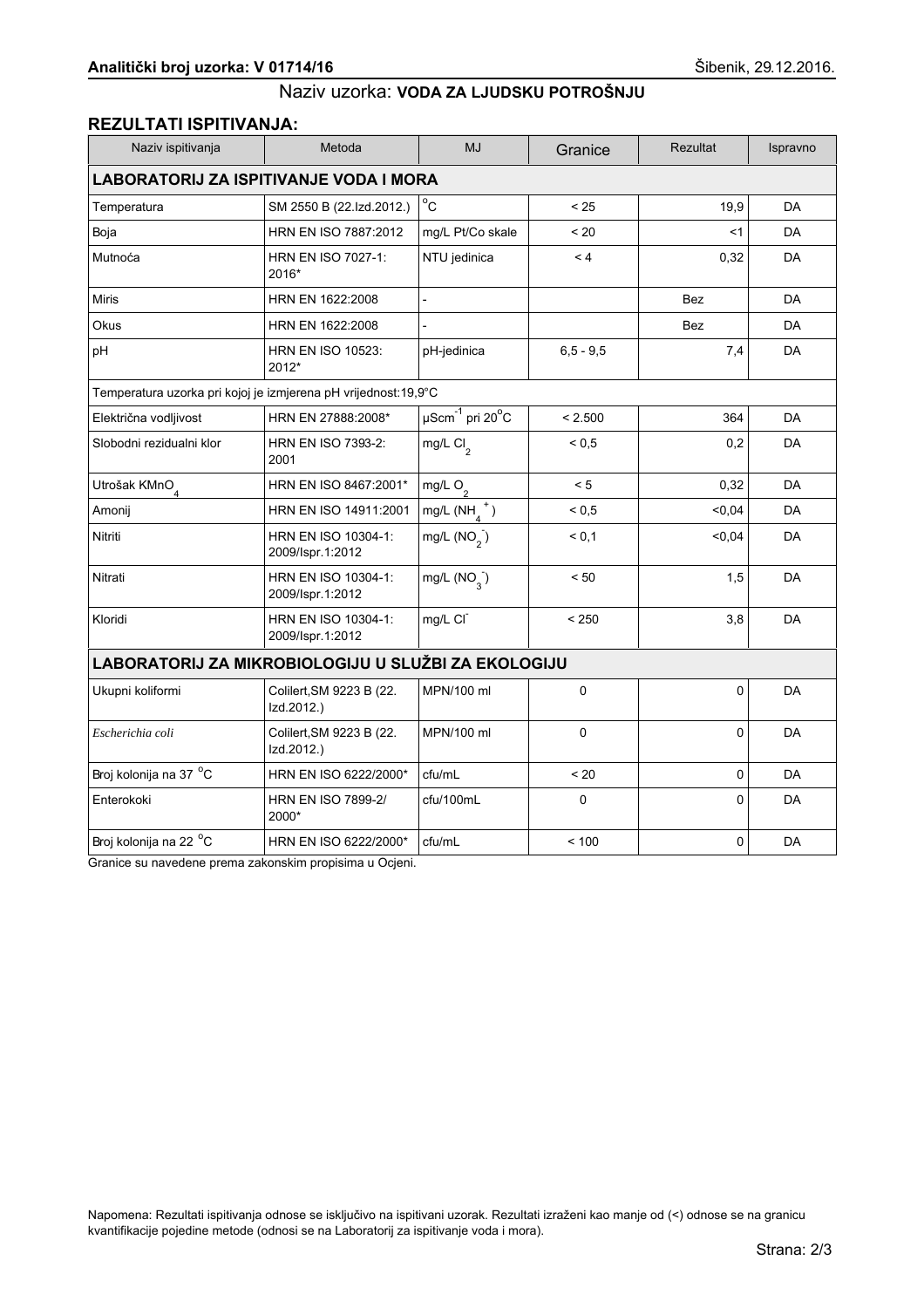# LABORATORIJ ZA ISPITIVANJE VODA I MORA **OCJENA:**

Analizirani uzorak na fizikalno-kemijske i kemijske pokazatelje SUKLADAN je uvjetima koji su propisani " Pravilnikom o parametrima sukladnosti i metodama analize vode za ljudsku potrošnju" (NN 125/13, NN 141/ 13, NN 128/15).

> Voditeljica kvalitete Branka Unić Klarin dipl.ing.

# LABORATORIJ ZA MIKROBIOLOGIJU U SLUŽBI ZA EKOLOGIJU **OCJENA:**

Analizirani uzorak na mikrobiološke parametre SUKLADAN je uvjetima koji su propisani "Pravilnikom o parametrima sukladnosti i metodama analize vode za ljudsku potrošnju" (NN 125/13, NN 141/13, NN 128/15)

> Voditeljica Laboratorija za mikrobiologiju u Službi za Ekologiju Branka Unić Klarin dipl.ing.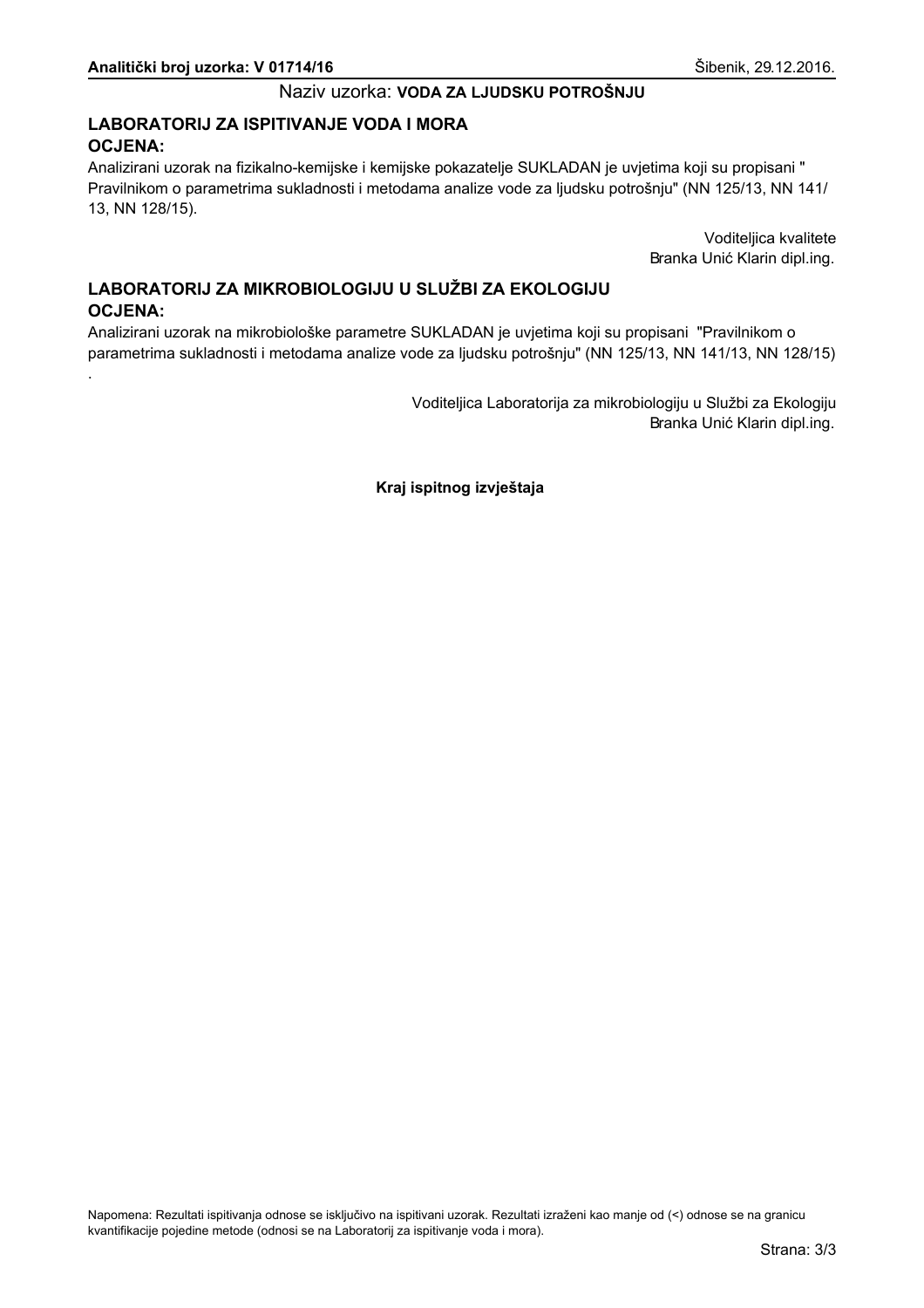

Šibenik, Put groblja 6 Tel: (022) 212-430; (022) 212-425, Fax: (022) 212-430 www.zzjz-sibenik.hr



Služba za ekologiju:

-Službeni laboratorij prema Rješenju Ministarstva poljoprivrede, KLASA UP/I-322-01/14-01/52, URBROJ:525-10/1308-14-4 od 20. listopada 2014. godine

-Ovlašteni laboratorij za djelatnost uzimanja uzoraka i ispitivanja voda prema Rješenju o ispunjenju posebnih uvjeta, Ministarstvo poljoprivrede, KLASA UP/I-325-07/16-02/06. URBROJ:525-12/0988-16-3 od 22. ožujka 2016.godine

-Suglasnost za obavljanje stručnih poslova zaštite okoliša prema Rješenju Ministarstva zaštite okoliša i prirode, KLASA UP/I-351-02/14-08/53, URBROJ:517-06-2-1-1-14-2 od 20. svibnja 2014. godine

-Rješenje za obavljanje analiza u svrhu provođenja monitoringa i dr. službenih kontrola vode za ljudsku potrošnju, Ministarstvo zdravlja, KLASA UP/I-541-02/14-03/06, URBROJ: 534-07-1-1-3-15-13 od 17.lipnja 2015.godine

Šibenik . 29.12.2016.

# **ISPITNI IZVJEŠTAJ KOPIJA**

Analitički broj uzorka: V 01713/16

Naziv uzorka: VODA ZA LJUDSKU POTROŠNJU

Vrsta uzorka: Voda iz razvodnog sustava (spremnici i mreža)

Vrijeme uzimanja uzorka: 07.12.2016.08:00 Vriieme dostave:

Uzorak: dostavljen

Lokacija: Rezervar Kukavica

- **KJP RAD DRNIŠ** Kupac: STJEPANA RADIĆA 69, 22320 DRNIŠ, Hrvatska
- Ispitivanje započeto: 07.12.2016. 11:25 Izvještaj završen: 29.12.2016. 10:30

#### Ocjena: UZORAK ODGOVARA PREMA NAVEDENOM U OCJENI

Voditeljica kvalitete Branka Unić Klarin dipl.ing.

07 12 2016 11:00

Dostaviti: 1. KJP RAD DRNIŠ STJEPANA RADIĆA 69. 22320 DRNIŠ

Napomena:

- Ispitni izvještaj je rezultat elektroničke obrade podataka te je punovažeće bez pečata i potpisa.

- Rezultati ispitivanja odnose se isključivo na ispitivani uzorak. Ne smiju se umnožavati bez odobrenja Zavoda.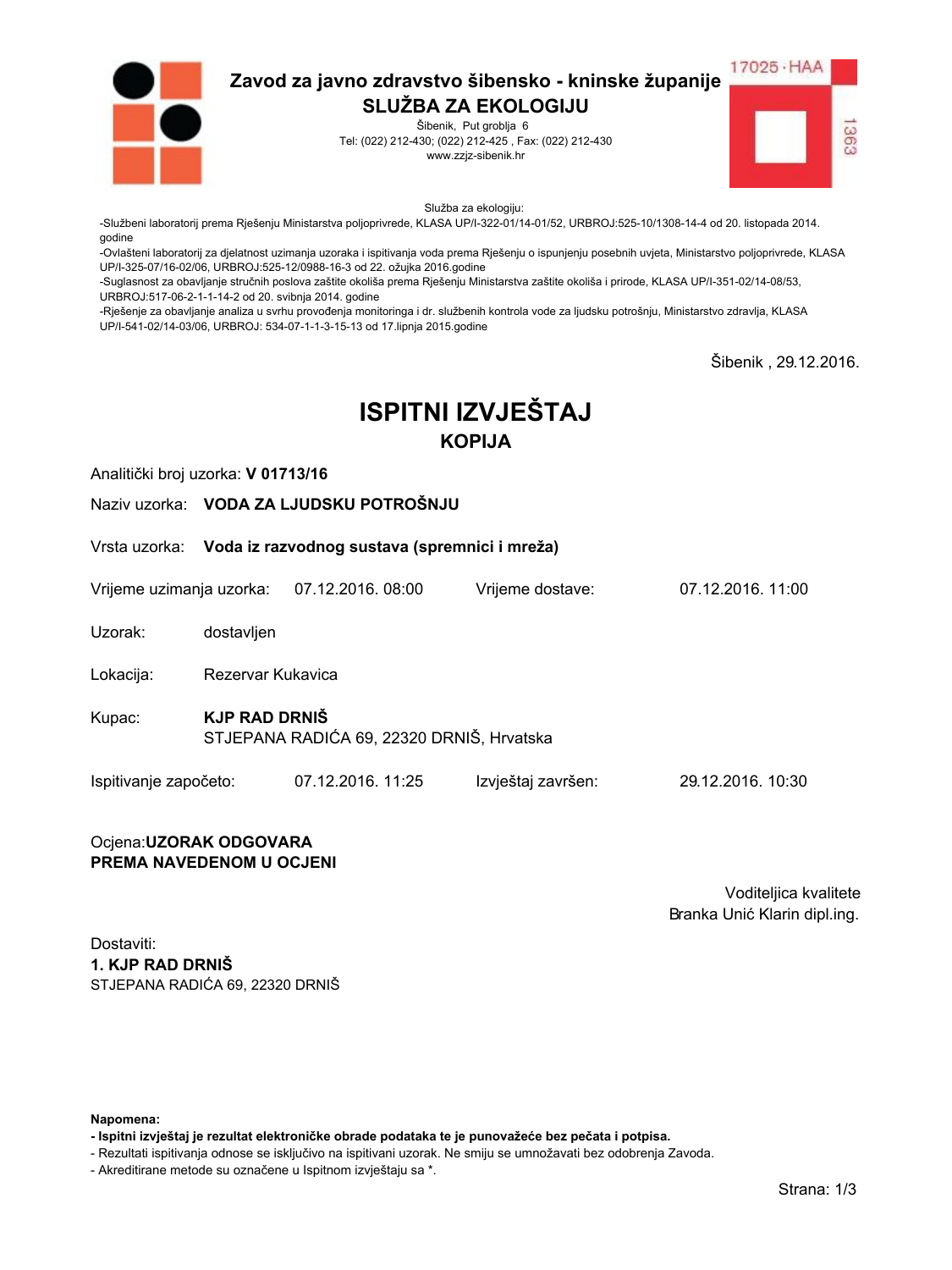#### REZULTATI ISPITIVANJA:

| Naziv ispitivanja                                              | Metoda                                  | <b>MJ</b>                             | Granice      | <b>Rezultat</b> | Ispravno  |  |
|----------------------------------------------------------------|-----------------------------------------|---------------------------------------|--------------|-----------------|-----------|--|
| <b>LABORATORIJ ZA ISPITIVANJE VODA I MORA</b>                  |                                         |                                       |              |                 |           |  |
| Temperatura                                                    | SM 2550 B (22.Izd.2012.)                | $^{\circ}$ C                          | < 25         | 19,3            | DA        |  |
| Boja                                                           | HRN EN ISO 7887:2012                    | mg/L Pt/Co skale                      | < 20         | $<$ 1           | <b>DA</b> |  |
| Mutnoća                                                        | <b>HRN EN ISO 7027-1:</b><br>2016*      | NTU jedinica                          | < 4          | 0,42            | <b>DA</b> |  |
| <b>Miris</b>                                                   | HRN EN 1622:2008                        | $\overline{a}$                        |              | <b>Bez</b>      | DA        |  |
| Okus                                                           | HRN EN 1622:2008                        |                                       |              | Bez             | DA        |  |
| pH                                                             | <b>HRN EN ISO 10523:</b><br>2012*       | pH-jedinica                           | $6.5 - 9.5$  | 7,4             | DA        |  |
| Temperatura uzorka pri kojoj je izmjerena pH vrijednost:19,3°C |                                         |                                       |              |                 |           |  |
| Električna vodljivost                                          | HRN EN 27888:2008*                      | $\mu$ Scm $^{-1}$ pri 20 $^{\circ}$ C | < 2.500      | 364             | DA        |  |
| Slobodni rezidualni klor                                       | <b>HRN EN ISO 7393-2:</b><br>2001       | mg/L Cl <sub>2</sub>                  | ${}^{5}$ 0.5 | 0,23            | DA        |  |
| Utrošak KMnO <sub>4</sub>                                      | HRN EN ISO 8467:2001*                   | mg/L $O_2$                            | < 5          | 0,39            | <b>DA</b> |  |
| Amonij                                                         | HRN EN ISO 14911:2001                   | mg/L $(NH_A^+)$                       | ${}^{5}$ 0.5 | <0,04           | DA        |  |
| Nitriti                                                        | HRN EN ISO 10304-1:<br>2009/Ispr.1:2012 | mg/L $(NO2)$                          | < 0,1        | < 0.04          | DA        |  |
| Nitrati                                                        | HRN EN ISO 10304-1:<br>2009/Ispr.1:2012 | mg/L $(NO_3)$                         | < 50         | 1,4             | DA        |  |
| Kloridi                                                        | HRN EN ISO 10304-1:<br>2009/Ispr.1:2012 | mg/L CI                               | < 250        | 3,8             | <b>DA</b> |  |
| LABORATORIJ ZA MIKROBIOLOGIJU U SLUŽBI ZA EKOLOGIJU            |                                         |                                       |              |                 |           |  |
| Ukupni koliformi                                               | Colilert, SM 9223 B (22.<br>Izd.2012.)  | MPN/100 ml                            | 0            | 0               | DA        |  |
| Escherichia coli                                               | Colilert, SM 9223 B (22.<br>Izd.2012.)  | MPN/100 ml                            | $\mathbf 0$  | 0               | DA        |  |
| Broj kolonija na 37 °C                                         | HRN EN ISO 6222/2000*                   | cfu/mL                                | < 20         | $\mathbf 0$     | <b>DA</b> |  |
| Enterokoki                                                     | <b>HRN EN ISO 7899-2/</b><br>2000*      | cfu/100mL                             | $\Omega$     | $\Omega$        | DA        |  |
| Broj kolonija na 22 <sup>o</sup> C                             | HRN EN ISO 6222/2000*                   | cfu/mL                                | < 100        | 0               | DA        |  |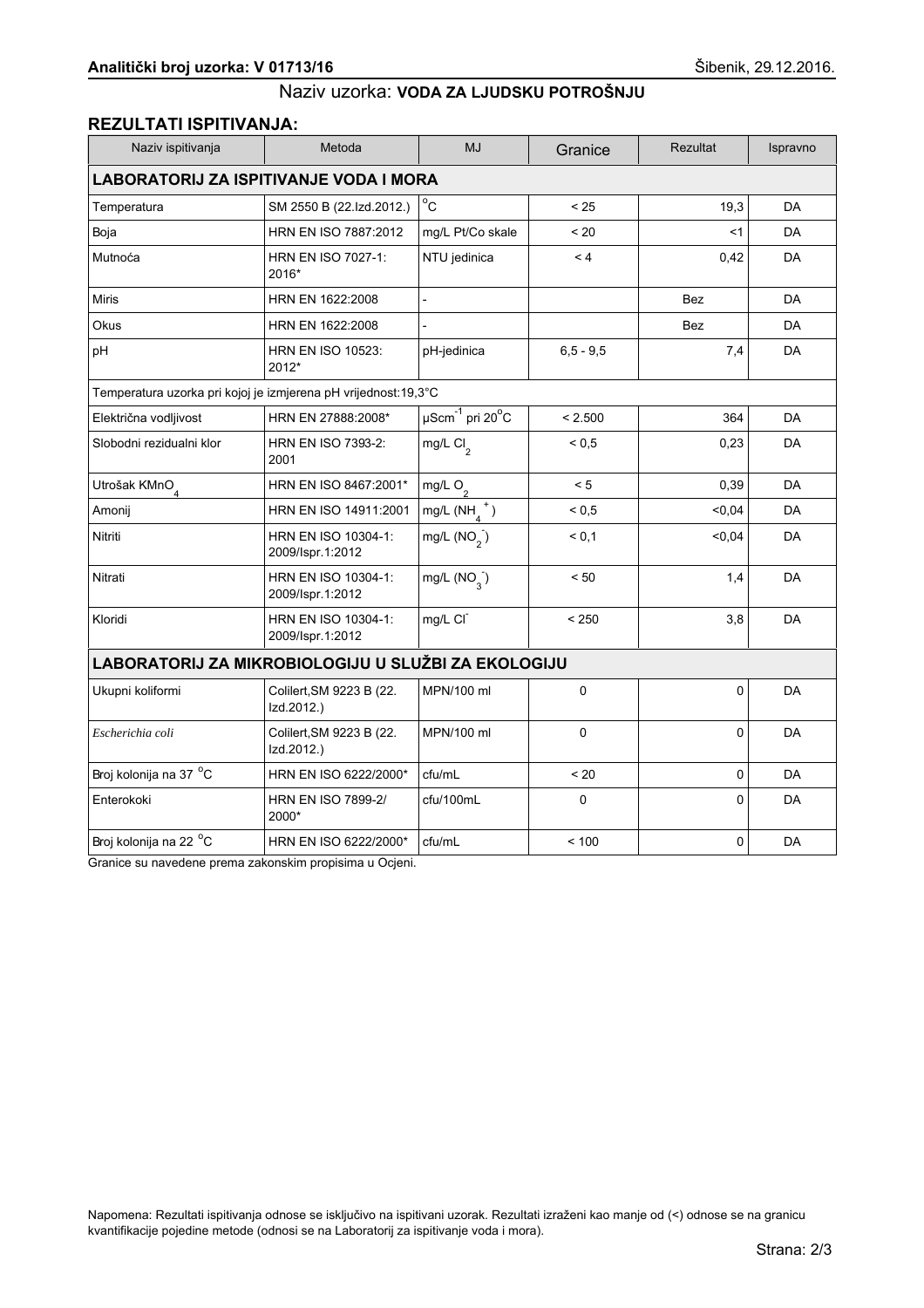# LABORATORIJ ZA ISPITIVANJE VODA I MORA **OCJENA:**

Analizirani uzorak na fizikalno-kemijske i kemijske pokazatelje SUKLADAN je uvjetima koji su propisani " Pravilnikom o parametrima sukladnosti i metodama analize vode za ljudsku potrošnju" (NN 125/13, NN 141/ 13, NN 128/15).

> Voditeljica kvalitete Branka Unić Klarin dipl.ing.

# LABORATORIJ ZA MIKROBIOLOGIJU U SLUŽBI ZA EKOLOGIJU **OCJENA:**

Analizirani uzorak na mikrobiološke parametre SUKLADAN je uvjetima koji su propisani "Pravilnikom o parametrima sukladnosti i metodama analize vode za ljudsku potrošnju" (NN 125/13, NN 141/13, NN 128/15)

> Voditeljica Laboratorija za mikrobiologiju u Službi za Ekologiju Branka Unić Klarin dipl.ing.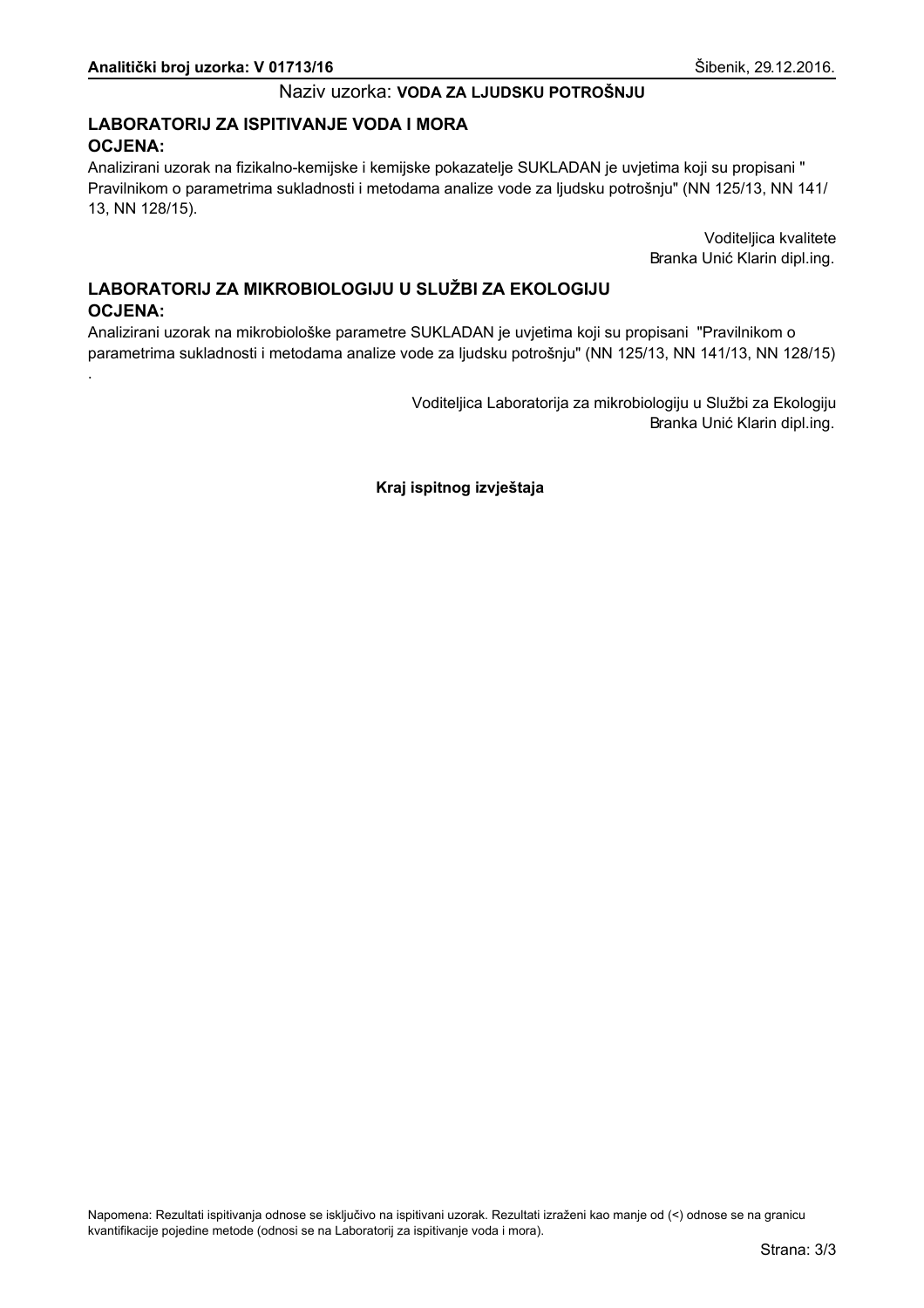

Šibenik, Put groblja 6 Tel: (022) 212-430; (022) 212-425, Fax: (022) 212-430 www.zzjz-sibenik.hr



Služba za ekologiju:

-Službeni laboratorij prema Rješenju Ministarstva poljoprivrede, KLASA UP/I-322-01/14-01/52, URBROJ:525-10/1308-14-4 od 20. listopada 2014. godine

-Ovlašteni laboratorij za djelatnost uzimanja uzoraka i ispitivanja voda prema Rješenju o ispunjenju posebnih uvjeta, Ministarstvo poljoprivrede, KLASA UP/I-325-07/16-02/06. URBROJ:525-12/0988-16-3 od 22. ožujka 2016.godine

-Suglasnost za obavljanje stručnih poslova zaštite okoliša prema Rješenju Ministarstva zaštite okoliša i prirode, KLASA UP/I-351-02/14-08/53, URBROJ:517-06-2-1-1-14-2 od 20. svibnja 2014. godine

-Rješenje za obavljanje analiza u svrhu provođenja monitoringa i dr. službenih kontrola vode za ljudsku potrošnju, Ministarstvo zdravlja, KLASA UP/I-541-02/14-03/06, URBROJ: 534-07-1-1-3-15-13 od 17.lipnja 2015.godine

Šibenik . 29.12.2016.

# **ISPITNI IZVJEŠTAJ KOPIJA**

Analitički broj uzorka: V 01712/16

Naziv uzorka: VODA ZA LJUDSKU POTROŠNJU

Vrsta uzorka: Voda iz razvodnog sustava (spremnici i mreža)

Vrijeme uzimanja uzorka: 07.12.2016. 07:20 Vriieme dostave:

Uzorak: dostavljen

Lokacija: Mreža Drniš.centar

- **KJP RAD DRNIŠ** Kupac: STJEPANA RADIĆA 69, 22320 DRNIŠ, Hrvatska
- Ispitivanje započeto: 07.12.2016. 11:24 Izvještaj završen: 29.12.2016. 10:30

#### Ocjena: UZORAK ODGOVARA PREMA NAVEDENOM U OCJENI

Voditeljica kvalitete Branka Unić Klarin dipl.ing.

07 12 2016 11:00

Dostaviti: 1. KJP RAD DRNIŠ STJEPANA RADIĆA 69. 22320 DRNIŠ

Napomena:

- Ispitni izvještaj je rezultat elektroničke obrade podataka te je punovažeće bez pečata i potpisa.

- Rezultati ispitivanja odnose se isključivo na ispitivani uzorak. Ne smiju se umnožavati bez odobrenja Zavoda.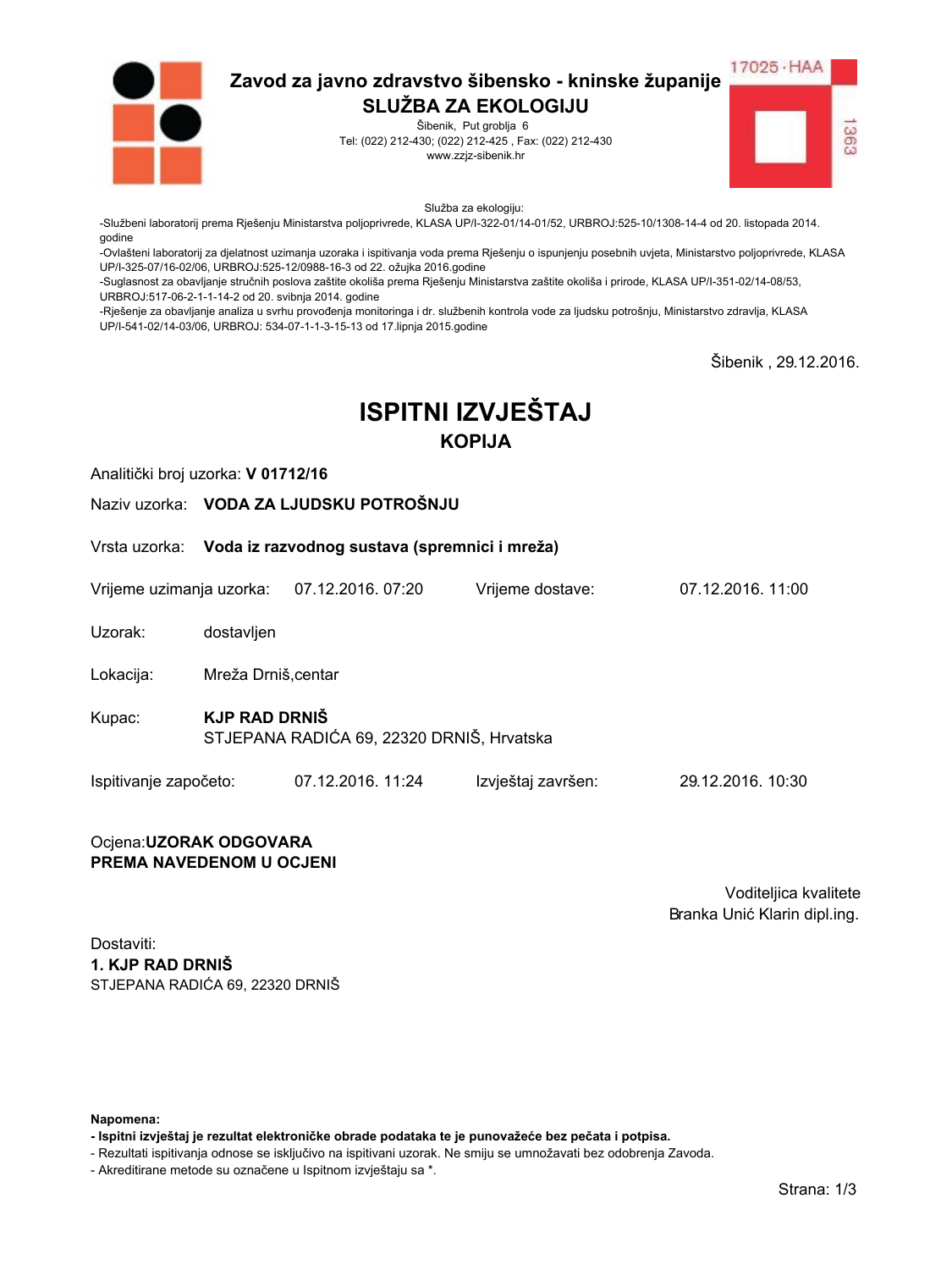## **REZULTATI ISPITIVANJA:**

| Naziv ispitivanja                                              | Metoda                                  | <b>MJ</b>                                | Granice       | <b>Rezultat</b> | Ispravno  |  |
|----------------------------------------------------------------|-----------------------------------------|------------------------------------------|---------------|-----------------|-----------|--|
| <b>LABORATORIJ ZA ISPITIVANJE VODA I MORA</b>                  |                                         |                                          |               |                 |           |  |
| Temperatura                                                    | SM 2550 B (22.Izd.2012.)                | $^{\circ}$ C                             | < 25          | 20              | DA        |  |
| Boja                                                           | HRN EN ISO 7887:2012                    | mg/L Pt/Co skale                         | < 20          | <1              | <b>DA</b> |  |
| Mutnoća                                                        | HRN EN ISO 7027-1:<br>2016*             | NTU jedinica                             | < 4           | 0,47            | <b>DA</b> |  |
| <b>Miris</b>                                                   | HRN EN 1622:2008                        | $\blacksquare$                           |               | <b>Bez</b>      | <b>DA</b> |  |
| Okus                                                           | HRN EN 1622:2008                        |                                          |               | Bez             | DA        |  |
| pH                                                             | <b>HRN EN ISO 10523:</b><br>2012*       | pH-jedinica                              | $6, 5 - 9, 5$ | 7,4             | <b>DA</b> |  |
| Temperatura uzorka pri kojoj je izmjerena pH vrijednost:20,0°C |                                         |                                          |               |                 |           |  |
| Električna vodljivost                                          | HRN EN 27888:2008*                      | $\overline{\mu\text{Scm}}^{-1}$ pri 20°C | < 2.500       | 362             | <b>DA</b> |  |
| Slobodni rezidualni klor                                       | <b>HRN EN ISO 7393-2:</b><br>2001       | mg/L Cl <sub>2</sub>                     | ${}_{0.5}$    | 0,2             | DA        |  |
| Utrošak KMnO <sub>4</sub>                                      | HRN EN ISO 8467:2001*                   | mg/L $O_2$                               | < 5           | 0,41            | DA        |  |
| Amonij                                                         | HRN EN ISO 14911:2001                   | mg/L $(NH_A^+)$                          | ${}_{0.5}$    | 0.04            | <b>DA</b> |  |
| Nitriti                                                        | HRN EN ISO 10304-1:<br>2009/Ispr.1:2012 | mg/L $(NO2)$                             | < 0.1         | 0,04            | DA        |  |
| Nitrati                                                        | HRN EN ISO 10304-1:<br>2009/Ispr.1:2012 | mg/L $(NO_3^-)$                          | < 50          | 1,4             | DA        |  |
| Kloridi                                                        | HRN EN ISO 10304-1:<br>2009/Ispr.1:2012 | mg/L CI                                  | < 250         | 3,7             | DA        |  |
| LABORATORIJ ZA MIKROBIOLOGIJU U SLUŽBI ZA EKOLOGIJU            |                                         |                                          |               |                 |           |  |
| Ukupni koliformi                                               | Colilert, SM 9223 B (22.<br>Izd.2012.)  | MPN/100 ml                               | 0             | 0               | <b>DA</b> |  |
| Escherichia coli                                               | Colilert, SM 9223 B (22.<br>Izd.2012.)  | MPN/100 ml                               | 0             | 0               | DA        |  |
| Broj kolonija na 37 °C                                         | HRN EN ISO 6222/2000*                   | cfu/mL                                   | $~<$ 20       | $\mathbf 0$     | <b>DA</b> |  |
| Enterokoki                                                     | <b>HRN EN ISO 7899-2/</b><br>2000*      | cfu/100mL                                | $\mathbf 0$   | $\Omega$        | DA        |  |
| Broj kolonija na 22 °C                                         | HRN EN ISO 6222/2000*                   | cfu/mL                                   | < 100         | 0               | DA        |  |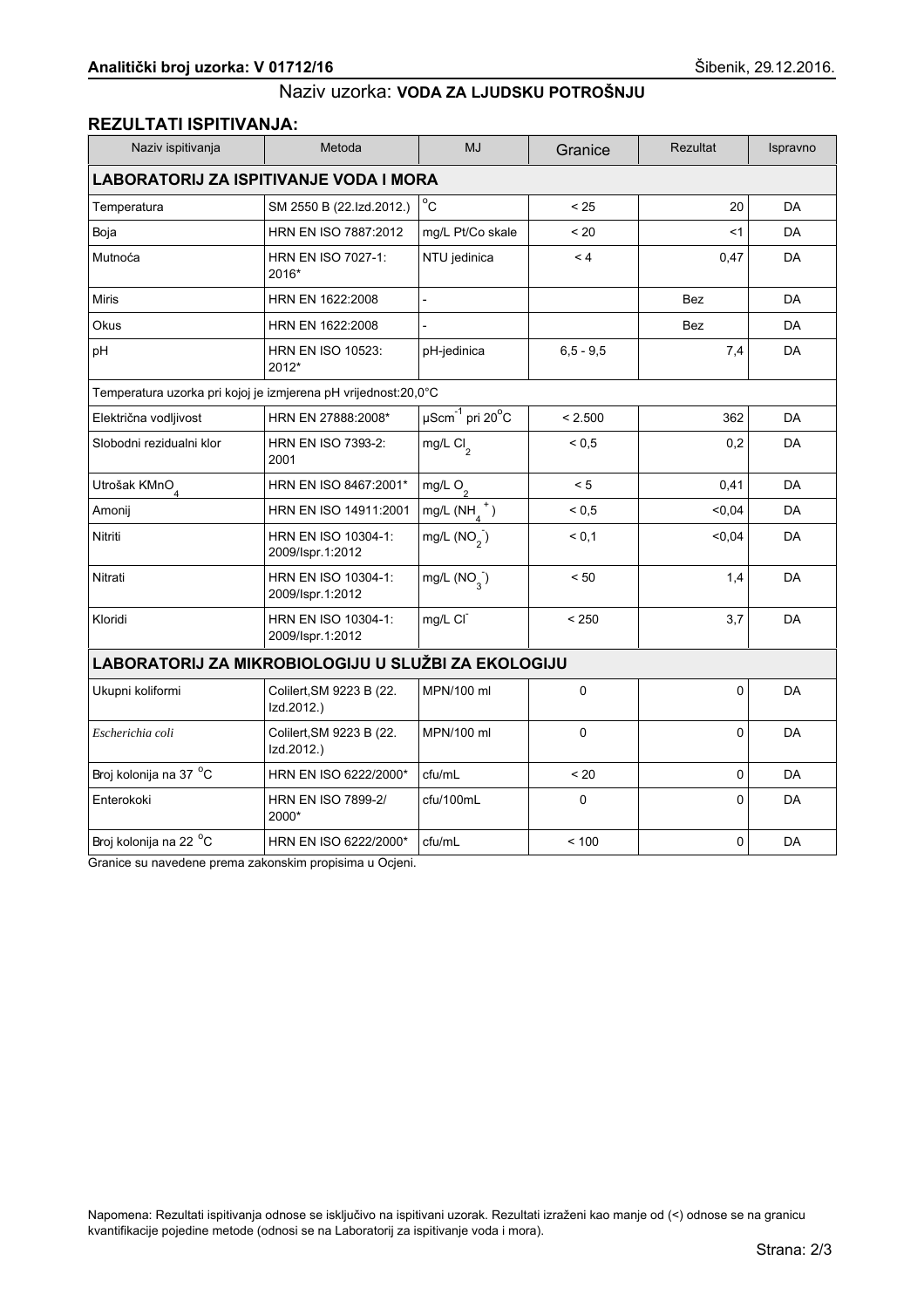# LABORATORIJ ZA ISPITIVANJE VODA I MORA **OCJENA:**

Analizirani uzorak na fizikalno-kemijske i kemijske pokazatelje SUKLADAN je uvjetima koji su propisani " Pravilnikom o parametrima sukladnosti i metodama analize vode za ljudsku potrošnju" (NN 125/13, NN 141/ 13, NN 128/15).

> Voditeljica kvalitete Branka Unić Klarin dipl.ing.

# LABORATORIJ ZA MIKROBIOLOGIJU U SLUŽBI ZA EKOLOGIJU **OCJENA:**

Analizirani uzorak na mikrobiološke parametre SUKLADAN je uvjetima koji su propisani "Pravilnikom o parametrima sukladnosti i metodama analize vode za ljudsku potrošnju" (NN 125/13, NN 141/13, NN 128/15)

> Voditeljica Laboratorija za mikrobiologiju u Službi za Ekologiju Branka Unić Klarin dipl.ing.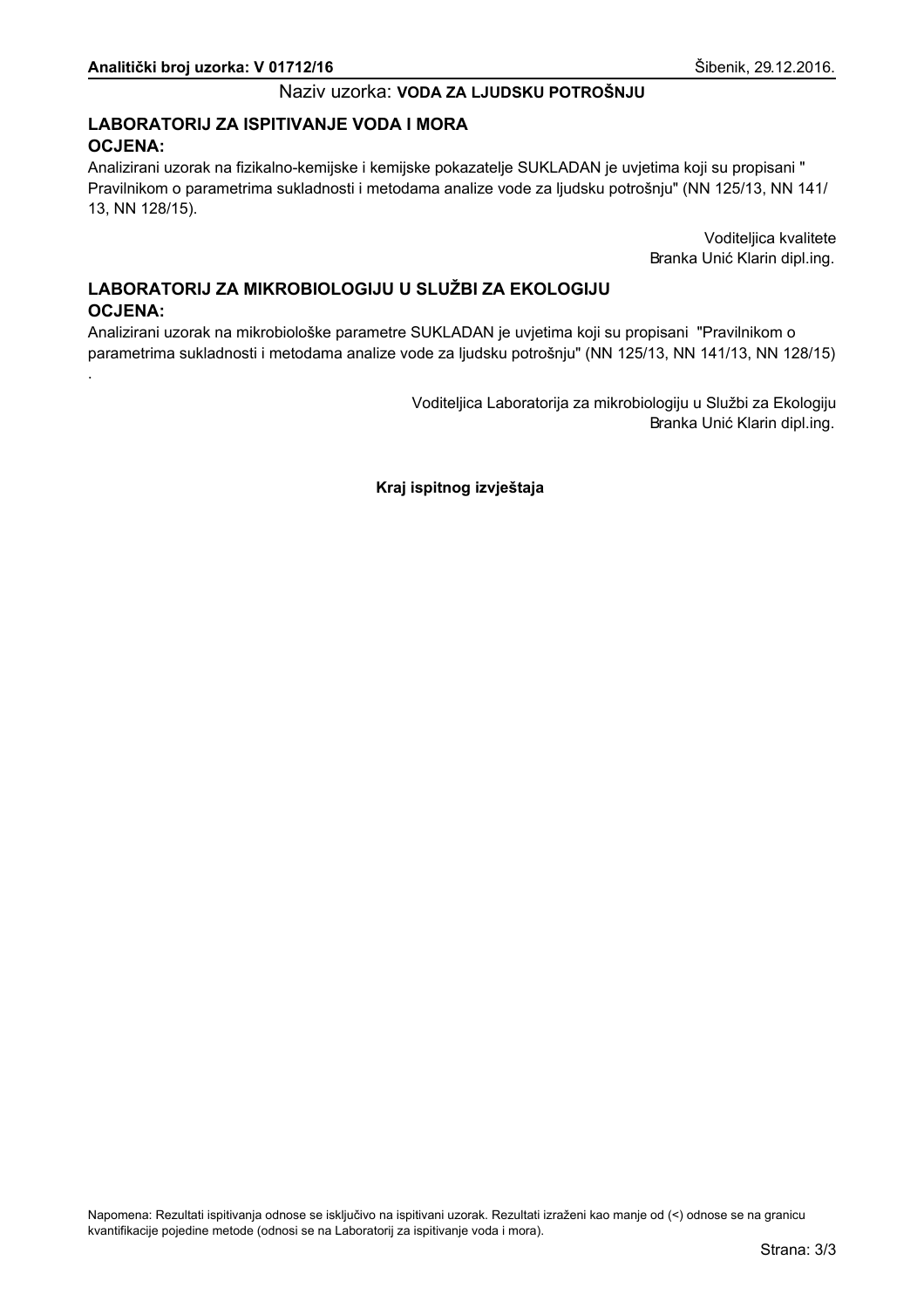

Šibenik, Put groblja 6 Tel: (022) 212-430; (022) 212-425, Fax: (022) 212-430 www.zzjz-sibenik.hr



Služba za ekologiju:

-Službeni laboratorij prema Rješenju Ministarstva poljoprivrede, KLASA UP/I-322-01/14-01/52, URBROJ:525-10/1308-14-4 od 20. listopada 2014. godine

-Ovlašteni laboratorij za djelatnost uzimanja uzoraka i ispitivanja voda prema Rješenju o ispunjenju posebnih uvjeta, Ministarstvo poljoprivrede, KLASA UP/I-325-07/16-02/06. URBROJ:525-12/0988-16-3 od 22. ožujka 2016.godine

-Suglasnost za obavljanje stručnih poslova zaštite okoliša prema Rješenju Ministarstva zaštite okoliša i prirode, KLASA UP/I-351-02/14-08/53, URBROJ:517-06-2-1-1-14-2 od 20. svibnja 2014. godine

-Rješenje za obavljanje analiza u svrhu provođenja monitoringa i dr. službenih kontrola vode za ljudsku potrošnju, Ministarstvo zdravlja, KLASA UP/I-541-02/14-03/06, URBROJ: 534-07-1-1-3-15-13 od 17.lipnja 2015.godine

Šibenik . 29.12.2016.

# **ISPITNI IZVJEŠTAJ KOPIJA**

Analitički broj uzorka: V 01711/16

Naziv uzorka: VODA ZA LJUDSKU POTROŠNJU

Vrsta uzorka: Voda iz razvodnog sustava (spremnici i mreža)

Vrijeme uzimanja uzorka: 07.12.2016. 07:00 Vriieme dostave:

Uzorak: dostavljen

Lokacija: Rezervar Runješa

**KJP RAD DRNIŠ** Kupac: STJEPANA RADIĆA 69, 22320 DRNIŠ, Hrvatska

Ispitivanje započeto: 07.12.2016. 11:22 Izvještaj završen: 29.12.2016. 10:30

#### Ocjena: UZORAK ODGOVARA PREMA NAVEDENOM U OCJENI

Voditeljica kvalitete Branka Unić Klarin dipl.ing.

07 12 2016 11:00

Dostaviti: 1. KJP RAD DRNIŠ STJEPANA RADIĆA 69. 22320 DRNIŠ

Napomena:

- Ispitni izvještaj je rezultat elektroničke obrade podataka te je punovažeće bez pečata i potpisa.

- Rezultati ispitivanja odnose se isključivo na ispitivani uzorak. Ne smiju se umnožavati bez odobrenja Zavoda.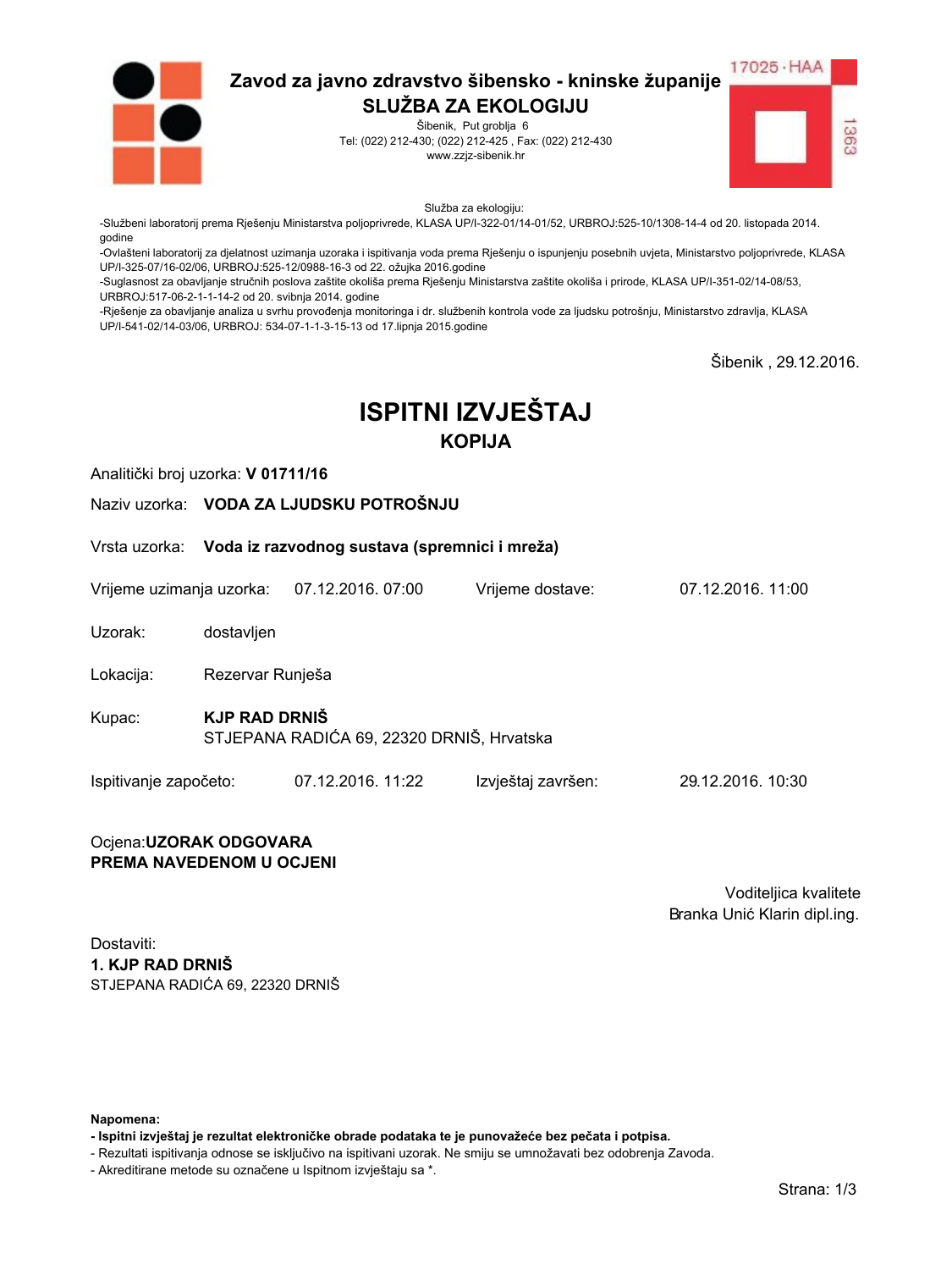# **REZULTATI ISPITIVANJA:**

| Naziv ispitivanja                                              | Metoda                                  | <b>MJ</b>                             | Granice       | Rezultat   | Ispravno  |  |
|----------------------------------------------------------------|-----------------------------------------|---------------------------------------|---------------|------------|-----------|--|
| <b>LABORATORIJ ZA ISPITIVANJE VODA I MORA</b>                  |                                         |                                       |               |            |           |  |
| Temperatura                                                    | SM 2550 B (22.Izd.2012.)                | $^{\circ}$ C                          | < 25          | 19         | <b>DA</b> |  |
| Boja                                                           | HRN EN ISO 7887:2012                    | mg/L Pt/Co skale                      | < 20          | <1         | DA        |  |
| Mutnoća                                                        | <b>HRN EN ISO 7027-1:</b><br>2016*      | NTU jedinica                          | < 4           | 0,33       | DA        |  |
| Miris                                                          | HRN EN 1622:2008                        | $\overline{a}$                        |               | <b>Bez</b> | DA        |  |
| Okus                                                           | HRN EN 1622:2008                        |                                       |               | Bez        | DA        |  |
| pH                                                             | <b>HRN EN ISO 10523:</b><br>2012*       | pH-jedinica                           | $6, 5 - 9, 5$ | 7,4        | DA        |  |
| Temperatura uzorka pri kojoj je izmjerena pH vrijednost:19,0°C |                                         |                                       |               |            |           |  |
| Električna vodljivost                                          | HRN EN 27888:2008*                      | $\mu$ Scm $^{-1}$ pri 20 $^{\circ}$ C | < 2.500       | 357        | DA        |  |
| Slobodni rezidualni klor                                       | <b>HRN EN ISO 7393-2:</b><br>2001       | mg/L Cl <sub>2</sub>                  | ${}_{0.5}$    | 0,23       | DA        |  |
| Utrošak KMnO <sub>4</sub>                                      | HRN EN ISO 8467:2001*                   | mg/L O <sub>2</sub>                   | < 5           | 0,48       | DA        |  |
| Amonij                                                         | HRN EN ISO 14911:2001                   | $mg/L(NH_4^+)$                        | ${}_{0.5}$    | < 0.04     | DA        |  |
| Nitriti                                                        | HRN EN ISO 10304-1:<br>2009/Ispr.1:2012 | mg/L $(NO2)$                          | < 0,1         | < 0,04     | DA        |  |
| Nitrati                                                        | HRN EN ISO 10304-1:<br>2009/Ispr.1:2012 | mg/L $(NO_2)$                         | < 50          | 1,5        | DA        |  |
| Kloridi                                                        | HRN EN ISO 10304-1:<br>2009/Ispr.1:2012 | mg/L CI                               | < 250         | 3,8        | DA        |  |
| LABORATORIJ ZA MIKROBIOLOGIJU U SLUŽBI ZA EKOLOGIJU            |                                         |                                       |               |            |           |  |
| Ukupni koliformi                                               | Colilert, SM 9223 B (22.<br>Izd.2012.)  | MPN/100 ml                            | 0             | $\Omega$   | DA        |  |
| Escherichia coli                                               | Colilert, SM 9223 B (22.<br>Izd.2012.)  | MPN/100 ml                            | 0             | 0          | DA        |  |
| Broj kolonija na 37 °C                                         | HRN EN ISO 6222/2000*                   | cfu/mL                                | < 20          | 0          | DA        |  |
| Enterokoki                                                     | <b>HRN EN ISO 7899-2/</b><br>2000*      | cfu/100mL                             | $\mathbf 0$   | $\Omega$   | DA        |  |
| Broj kolonija na 22 °C                                         | HRN EN ISO 6222/2000*                   | cfu/mL                                | < 100         | 0          | DA        |  |